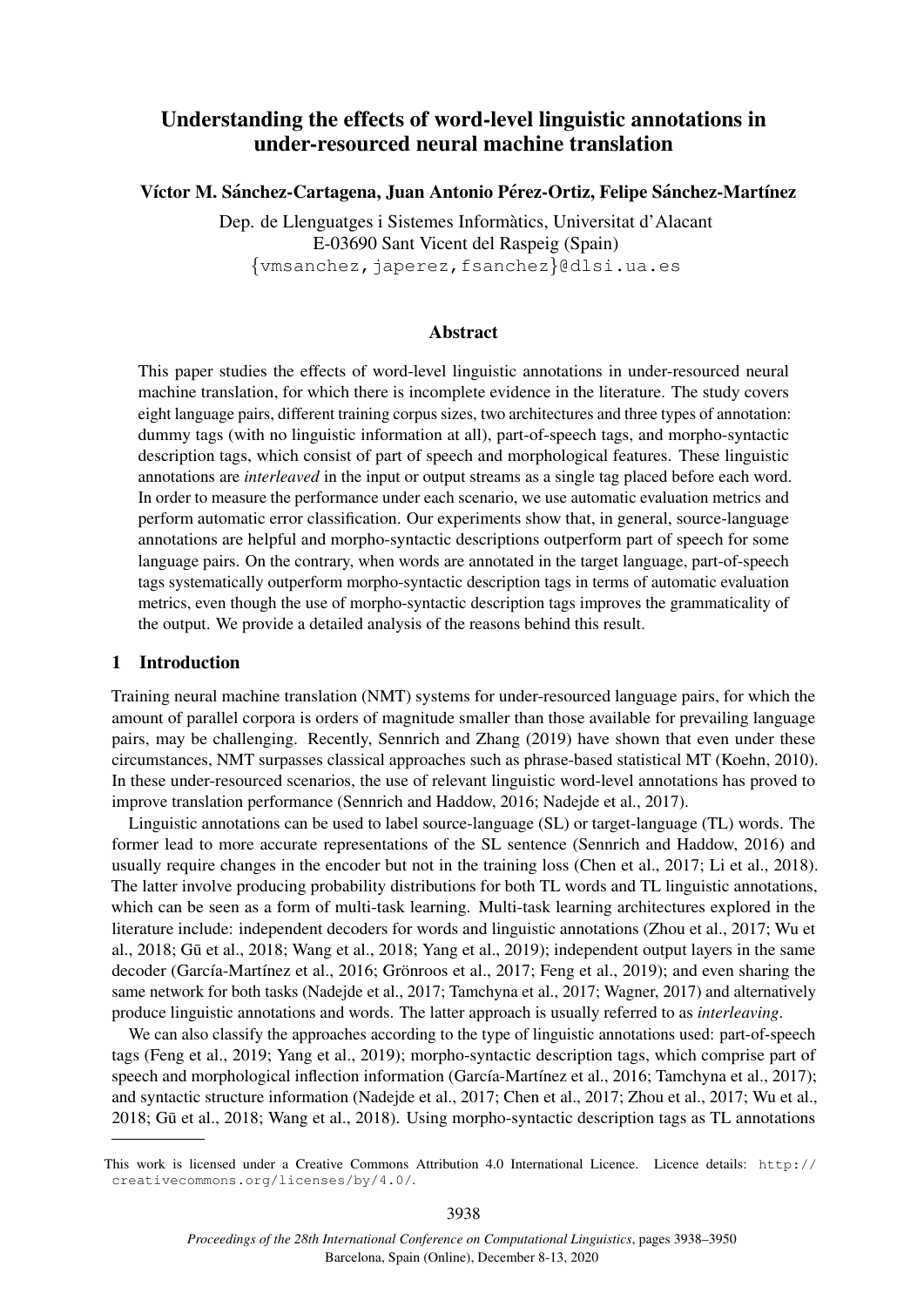allows us to train the network to produce TL lemmas instead of surface forms (words as they appear in running texts). This strategy can reduce data sparseness but requires the use of an external morphological generator as a post-processing step (Tamchyna et al., 2017).

Despite the body of work published about this topic, no strategy has clearly emerged as the most appropriate method for integrating linguistic annotations into NMT. The literature mainly contains incomplete evidence. For instance, Yang et al. (2019) conclude that TL part-of-speech annotations boost translation quality with an *ad-hoc* architecture, but Wagner (2017) claims that TL morpho-syntactic description tags degrade translation quality when they are interleaved: it is not clear whether the difference between both results is caused by the type of linguistic annotations or by the approach followed to integrate them. There are also contradictory results, such as those reported by Tamchyna et al. (2017), who claim that TL annotations are only useful when they are combined with lemmatisation, and Nadejde et al. (2017), who report positive results without lemmatisation. In addition, the influence of factors such as the size of the available training parallel corpus and the language typology have not been properly evaluated.

In this paper, we aim at clarifying how linguistic annotations help NMT by carrying out systematic experiments with eight language pairs. We focus on an under-resourced scenario where linguistic annotations are likely to provide information that cannot be inferred from scarce training data. We analyse multiple factors, namely, language typology, side which is annotated with linguistic information (SL, TL or both), architecture of the NMT system, training corpus size, and type of information encoded in the tags. For the latter factor, we focus only on part-of-speech tags and morpho-syntactic description tags, since other type of annotations, such as CCG supertags (Steedman, 2000), are unlikely to be available for under-resourced languages. We train systems on linguistically annotated surface forms via interleaving, which does not require modifications to the neural network and allows us to easily compare different types of linguistic annotations and NMT architectures. In addition, an automatic error classification allows us to qualitatively compare them. A qualitative analysis has only been previously performed by Nadejde et al. (2017), but it covered only two language pairs with English as TL, and a single type of annotation.

The rest of the paper is organised as follows. Next section overviews the process of interleaving linguistic annotations in the training data. Section 3 then describes the experimental settings whereas Section 4 reports and discusses the results obtained. Section 5 presents automatic error classification results for all the systems evaluated, while Section 6 studies the reasons behind the poor performance of systems with TL morpho-syntactic description tags. The paper ends with some concluding remarks.

#### 2 Interleaving in neural machine translation

The interleaving approach for integrating linguistic annotations into NMT (Nadejde et al., 2017) annotates each word with a single tag which is *interleaved* in the sentence before the word, i.e. introduced in the sentence as if it were another word. In our experiments, tags can represent either the part of speech (POS) of the word or its morpho-syntactic description (MSD). As corpora are pre-processed with BPE (Sennrich et al., 2016b), the tag is introduced just once, before the first sub-word unit. To study if the effect of using tags is related to the fact that input and output sequences get longer and word boundaries are explicitly defined, and not to the information provided by tags, we also tried with a dummy tag (DUM) conveying no linguistic information at all, and used the same dummy tag for every word (Wagner, 2017). Interleaved TL tags are removed from the final translation generated by the system before computing the automatic evaluation metrics.

The example below shows the result of interleaving MSD tags in the English sentence *It has happened before*. The sentence contains a pronoun (PRON) followed by an auxiliary verb (AUX), a main verb (VERB), an adverb (ADV) and a punctuation mark (PUNCT). The analysis of the pronoun tells us that it is personal, nominative, neuter, singular, and 3rd-person. The symbol @@ acts as a sub-word unit separator.

```
PRON Case=Nom|Gender=Neut|Number=Sing|Person=3|PronType=Prs it
AUX Mood=Ind|Number=Sing|Person=3|Tense=Pres|VerbForm=Fin has
VERB Tense=Past|VerbForm=Part happen@@ ed ADV _ before PUNCT __.
```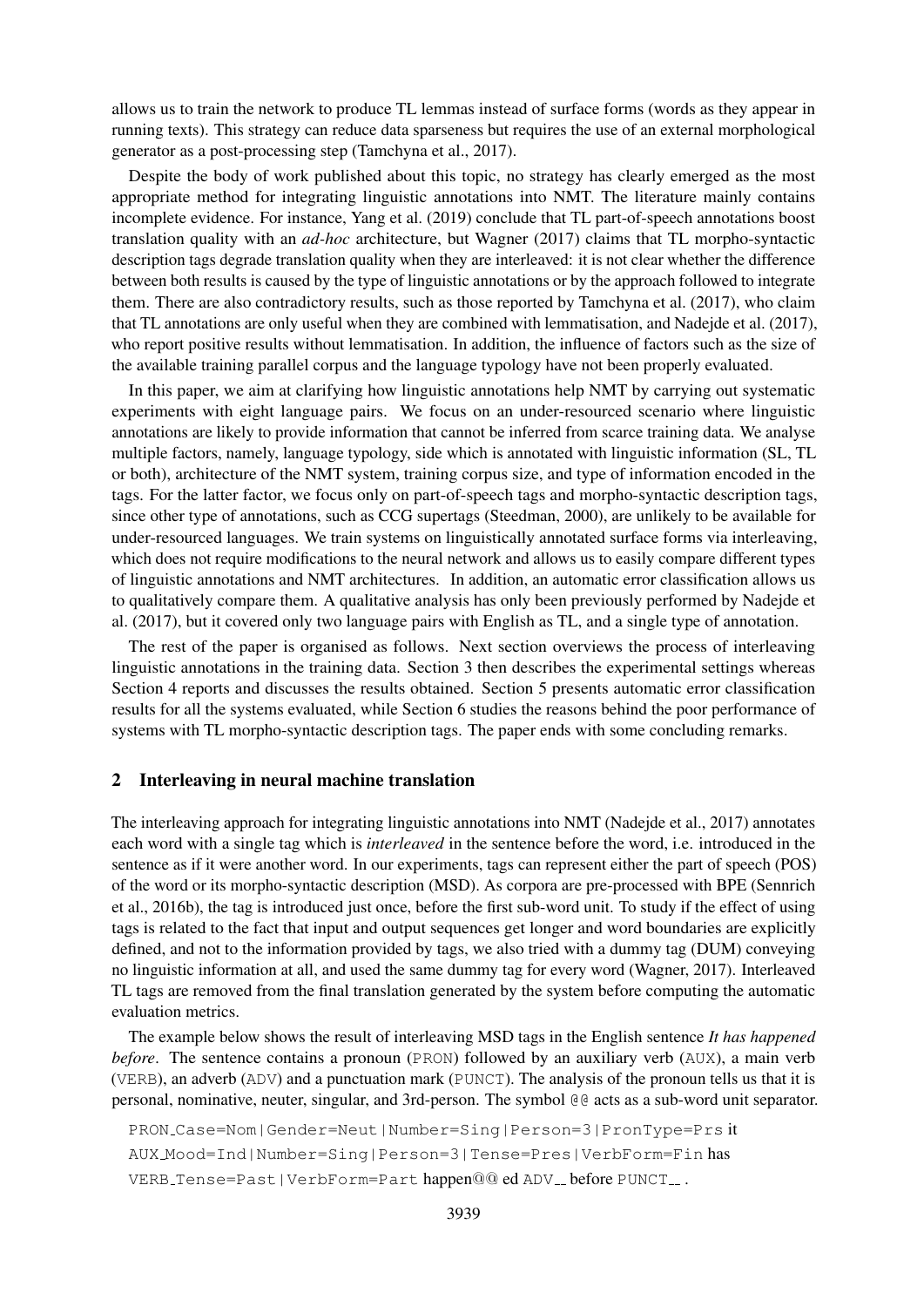#### 3 Experimental settings

We conducted experiments for the translation of English text into four languages, and vice-versa. These languages —Czech (cs), German (de), Spanish (es) and Turkish  $(\pm r)$ — belong to different language families and differ at the syntactic and morphological levels. German, Czech and Spanish are Indo-European languages: they are, respectively, Germanic, Slavic and Romance. Both German and Czech have declension and SVO sentence structure, except for the subordinate sentences in German, which are SOV. Spanish has no declension and its sentence structure is SVO. Turkish is an agglutinative Turkic language with declension and SOV sentence structure. The morphological differences between these languages are reflected in the sparsity of the MSD tags: the number of unique tags in the interleaved training corpora ranges from a few hundreds for English and Spanish to a few thousands for Czech, German and Turkish.<sup>1</sup>

We simulated an under-resourced scenario by downsampling available parallel corpora for the selected language pairs. Downsampling has important advantages over using truly under-resourced language pairs: (i) we can choose languages from different families and evaluate them on standard, high-quality test sets; (ii) we can confirm whether conclusions hold for richer-resource scenarios by training on larger datasets for the same language pairs; and (iii) linguistic annotations can be obtained with the same state-of-the-art morphological analyser, minimising the potential distortions introduced by differences in the morphological analyser technology and in performance between the languages. The POS and MSD tags were obtained by means of the StandfordNLP tagger (Qi et al., 2018). In any case, the approaches described in this paper could be applied to truly under-resourced language pairs as transfer learning allows to obtain morphological analysers even from scarce morphologically annotated data (Kondratyuk, 2019).

Corpora. The training, development and test sets used belong to the news domain. For training, we used texts from the News Commentary v14 corpus,<sup>2</sup> except for Turkish, for which we used texts from the SETimes corpus (Tyers and Alperen, 2010). For development and testing we used evaluation sets from the WMT 2019 Conference on Machine Translation, each of which contains around 3,000 parallel sentences.<sup>3</sup> To see if the conclusions drawn on the under-resourced settings hold in a richer-resourced scenario, we trained English–German systems (in both directions) on the concatenation of the parallel data made available for the WMT 2017 shared task on news translation<sup>4</sup> plus the synthetic parallel data obtained through back-translation released by Sennrich et al. (2016a).

All corpora were tokenised and truecased with the Moses scripts<sup>5</sup> and parallel sentences longer than 100 words in either side were discarded. Table 1 provides information about the training corpora after their pre-processing. We trained translation models on these corpora and on random sub-sets of them containing 50k parallel sentences (except for the WMT training data). The token counts depicted in Table 1 for the under-resourced scenario are similar to those listed in the OPUS collection (Tiedemann, 2012) for under-resourced language pairs such as English–Kurdish or English–Igbo; token counts for the 50k subsets match other pairs with even smaller resources available in OPUS, such as English–Kazakh.

Translation models. We tested the performance of the recurrent-neural-network encoder-decoder with attention (hereafter, *recurrent*; Bahdanau et al., 2015) and the Transformer (Vaswani et al., 2017) architectures when the different types of tags introduced in Section 2 are interleaved in the SL input sequence, in the TL output sequence, and in both of them. For each architecture, we also trained a baseline using no tags at all. To keep the experiments to a manageable size, the systems that included tags in both languages were not trained on the nine possible combinations of tag types (three in the SL and three in the TL). Instead, they were trained only on SL MSD and TL POS tags, which were those with the best general performance when used in isolation in the SL and in the TL, respectively. For the same reason, we only explored the SL MSD/TL POS tag combination for systems trained on large-scale WMT data.

<sup>&</sup>lt;sup>1</sup>The exact figures are as follows: English: 208; Czech: 1,904; German: 1,077; Spanish: 365; Turkish: 1,859.

<sup>2</sup>http://data.statmt.org/news-commentary/v14/

<sup>&</sup>lt;sup>3</sup>For Turkish, German and Czech we used newstest2017 and newstest2018 for development and testing, respectively. For Spanish, we used newstest2012 for development and newstest2013 for testing.

<sup>4</sup>http://data.statmt.org/wmt17/translation-task/preprocessed

<sup>5</sup>https://github.com/moses-smt/mosesdecoder/tree/master/scripts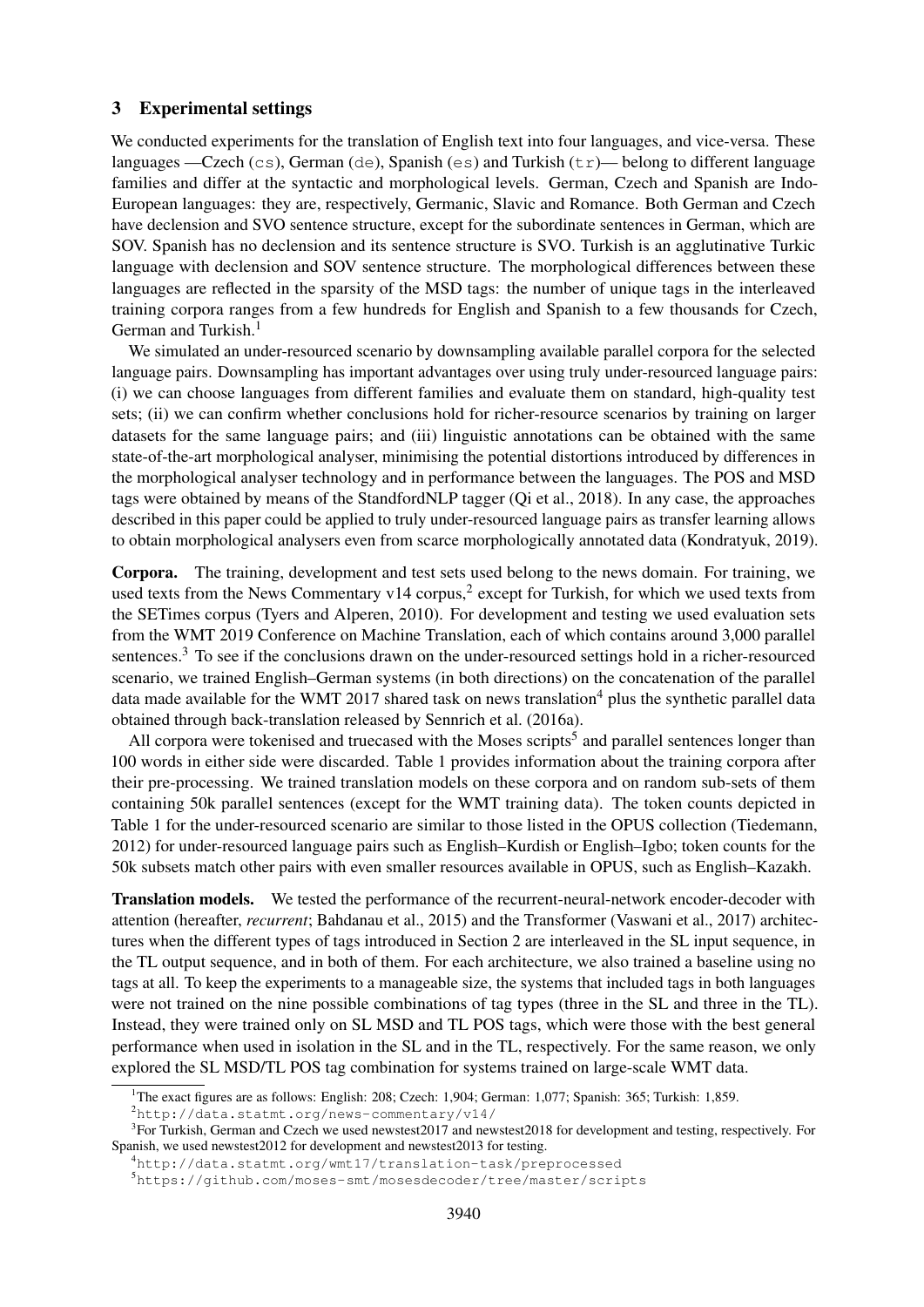| language pair   | tokens          | sentences | language pair  | tokens        | sentences |
|-----------------|-----------------|-----------|----------------|---------------|-----------|
|                 | under-resourced |           | <b>WMT</b>     |               |           |
| English–Czech   | $6.0M - 5.4M$   | 240k      | English–German | $212M - 200M$ | 9.4M      |
| English-German  | $8.4M - 8.4M$   | 329k      | German-English | $232M - 240M$ | 10.0M     |
| English-Spanish | $9.5M - 10.6M$  | 367k      |                |               |           |
| English–Turkish | $5.2M - 4.7M$   | 208k      |                |               |           |

Table 1: Number of sentences and tokens in the parallel corpora used for training. The column labelled as *tokens* depicts the number of tokens for each language of the pair, in the order defined by the content of the column *language pair*. Figures for the WMT data differ between both directions because of the use of backtranslated corpora.

In order to determine the appropriate values for training hyper-parameters, a grid search over the number of BPE operations and the neural network sizes was carried out. The optimum hyper-parameter values for each language pair, training corpus size and architecture were obtained after training the baseline systems. These hyper-parameters were also used with the systems integrating linguistic annotations. Appendix A provides a detailed description of the training process.

Error classification. We followed the automatic error analysis strategy by Toral and Sanchez-Cartagena ´ (2017), who used the tool Hjerson (Popovic, 2011) to classify word errors into five categories: inflection, ´ reordering, missing words, extra words and incorrect lexical choices. As it is difficult to automatically distinguish between the latter three categories (Popović and Ney, 2011), we grouped them into a unique category named *lexical errors*. Hjerson works on the surface form and lemma of the words in the reference translations and MT outputs. The lemmas were obtained again with the StandfordNLP tagger.

## 4 Results and discussion

Table 2 shows the BLEU (Papineni et al., 2002) scores obtained by the different systems. A score in bold means that the system outperforms the baseline (labelled as *None*) by a statistically significant margin. A bullet (•) next to the score of a system with interleaved POS or MSD tags means that it outperforms the system with DUM tags in the same language side (SL or TL) by a statistically significant margin.<sup>6</sup> A dagger (†) next to the score of a system with POS or MSD tags means that it outperforms the system with the opposite tag (either MSD or POS) in the same language side by a statistically significant margin. Statistical significance was assessed with paired bootstrap resampling (Koehn, 2004) ( $p = 0.05$ ; 1000 iterations).

As the four languages paired with English are morphologically richer than English, we split the analysis of the results we describe next into two groups: translation into a TL morphologically richer than the SL (pairs with English as SL), and translation from a morphologically richer SL (pairs with English as TL). It is also worth mentioning that, in all the scenarios evaluated, when a system was trained with interleaved TL tags, the decoder alternately produced TL tags and surface forms at test time as expected.

Translation into a morphologically rich language. When the TL is morphologically richer than the SL, interleaved tags lead to higher BLEU scores, although the impact changes depending on the information encoded in the tag and the language where they are used (SL or TL). SL DUM tags are not very effective: they bring a statistically significant increase in BLEU only to 2 out of the 8 systems evaluated with the recurrent architecture,<sup>7</sup> and to none of the 8 Transformer systems. SL POS and MSD tags generally outperform DUM tags, as they contain information that helps to obtain a better representation of the SL sentence and break the grammatical ambiguity of English (Sennrich and Haddow, 2016). There is a statistically significant difference between SL POS and SL MSD tags in 6 out of the 16 systems evaluated,<sup>8</sup> and in 5 out of these 6 systems MSD tags outperform POS tags. For some language

 $6$ Those systems trained with both SL MSD and TL POS tags could not be compared with systems with both SL DUM and TL DUM tags because the latter were not included in the experimental set-up in order to keep the experiments to a manageable size. Hence, their scores do not contain any bullet.

<sup>&</sup>lt;sup>7</sup> Four language pairs and two training corpus sizes.

<sup>&</sup>lt;sup>8</sup> Four language pairs, two training corpus sizes and two architectures.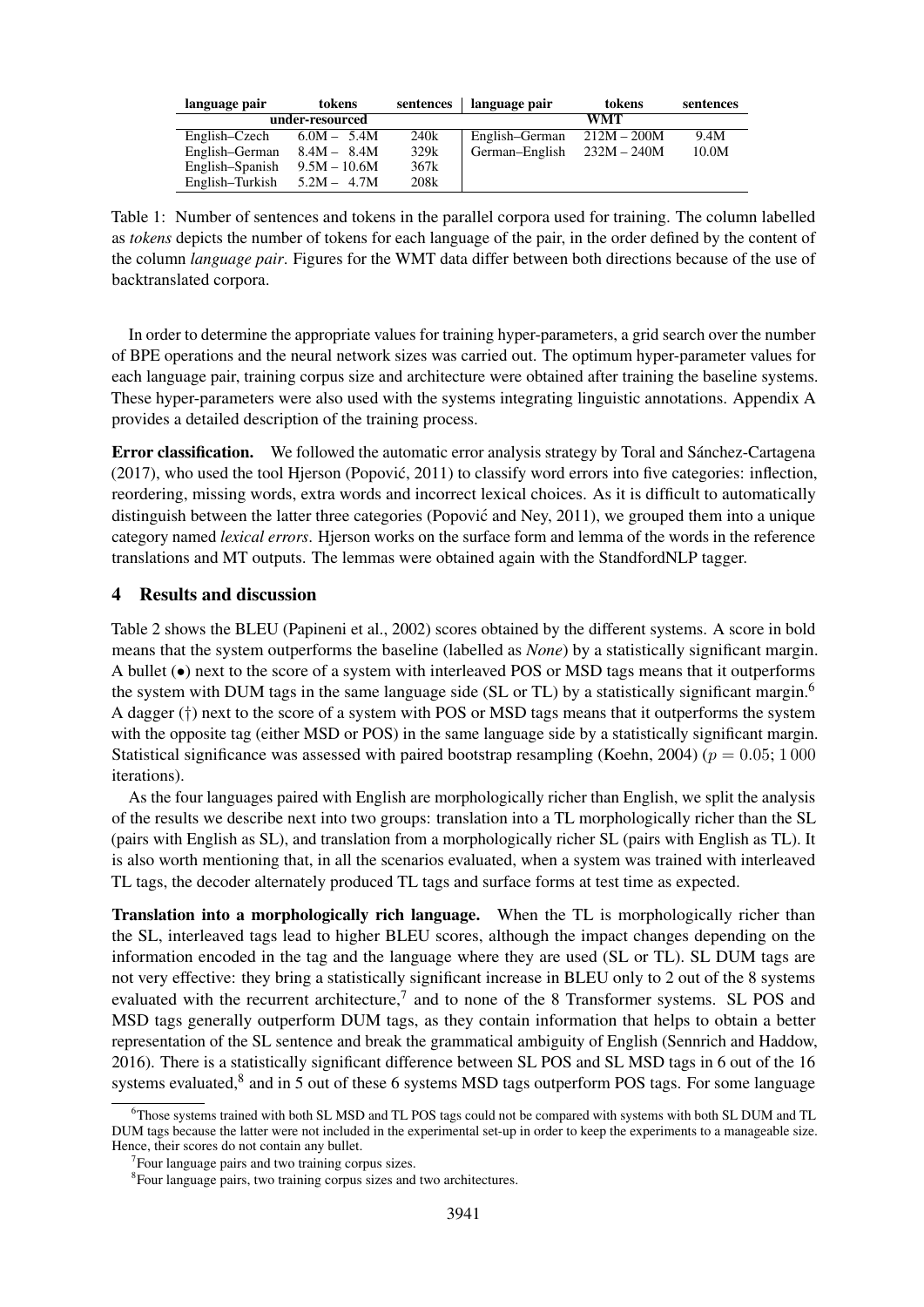|          |                      | <b>English as SL</b> |                              |                    |                              | <b>English as TL</b> |                   |                    |                   |
|----------|----------------------|----------------------|------------------------------|--------------------|------------------------------|----------------------|-------------------|--------------------|-------------------|
| Language | <b>Tags</b>          | recurrent            |                              | <b>Transformer</b> |                              | recurrent            |                   | <b>Transformer</b> |                   |
|          |                      | 50 <sub>k</sub>      | Full                         | 50 <sub>k</sub>    | Full                         | 50 <sub>k</sub>      | Full              | 50 <sub>k</sub>    | Full              |
| Czech    | None (baseline)      | 7.59                 | 11.98                        | 6.97               | 12.35                        | 12.34                | 17.81             | 10.63              | 17.58             |
|          | <b>SL DUM</b>        | 7.61                 | 12.30                        | 6.87               | 12.66                        | 12.79                | 17.98             | 11.05              | 17.79             |
|          | <b>SL POS</b>        | 7.75                 | 12.33                        | 7.18               | 12.62                        | 13.06                | 18.05             | 11.00              | 17.99             |
|          | <b>SL MSD</b>        | $8.15 \bullet +$     | 12.55                        | $7.35 \bullet$     | $13.09 \bullet$ <sup>+</sup> | $13.39\bullet$       | 18.08             | $11.70 \bullet$ †  | $18.71 \bullet$ † |
|          | TL DUM               | 7.64                 | 12.14                        | 6.49               | 12.75                        | 12.69                | 17.94             | 10.78              | 18.62             |
|          | TL POS               | $8.11\bullet$        | 12.58•                       | $7.50 \bullet$ †   | $13.68 \bullet$ †            | $13.38 \bullet$      | $18.76\bullet$    | 11.14              | 18.33             |
|          | TL MSD               | $8.08\bullet$        | 12.41                        | $7.14\bullet$      | 12.98                        | $13.13\bullet$       | $18.54\bullet$    | $11.23\bullet$     | 18.45             |
|          | <b>SL MSD/TL POS</b> | 9.02                 | 13.51                        | 7.95               | 13.27                        | 14.61                | 19.40             | 11.65              | 19.35             |
|          | None (baseline)      | 17.17                | 26.79                        | 15.07              | 28.32                        | 18.52                | 27.61             | 14.97              | 27.73             |
|          | <b>SL DUM</b>        | 17.19                | 27.40                        | 14.98              | 27.97                        | 18.85                | 27.98             | 15.35              | 27.90             |
|          | <b>SL POS</b>        | $18.43\bullet$       | 27.78                        | $16.34\bullet$     | $29.16\bullet$               | $19.63\bullet$       | 27.99             | 15.68              | $28.32\bullet$    |
|          | <b>SL MSD</b>        | $18.41 \bullet$      | 27.52                        | $16.36\bullet$     | $29.01 \bullet$              | $18.41 \bullet$      | 27.97             | $15.86\bullet$     | 27.98             |
| German   | TL DUM               | 17.77                | 27.50                        | 15.17              | 27.67                        | 17.77                | 27.96             | 15.17              | 27.67             |
|          | TL POS               | 17.97                | $28.06 \bullet$ †            | 15.48 <sup>+</sup> | $29.07 \bullet$ <sup>+</sup> | 17.97                | $28.28\bullet$    | $15.48 \bullet$    | $29.07 \bullet$   |
|          | <b>TL MSD</b>        | 17.53                | 27.22                        | 14.91              | $28.34\bullet$               | 17.53                | $28.45\bullet$    | 14.91              | 28.34             |
|          | <b>SL MSD/TL POS</b> | 20.44                | 29.31                        | 17.20              | 29.46                        | 20.44                | 29.78             | 17.20              | 29.46             |
|          | WMT None (baseline)  | $\qquad \qquad \Box$ | 37.97                        |                    | 38.59                        |                      | 39.94             |                    | 40.12             |
|          | WMT SL MSD/TL POS    |                      | 39.51                        |                    | 38.48                        |                      | 40.61             |                    | 40.40             |
|          | None (baseline)      | 20.75                | 26.75                        | 19.18              | 26.78                        | 19.88                | 25.59             | 18.03              | 25.82             |
|          | <b>SL DUM</b>        | 21.13                | 27.03                        | 19.28              | 26.63                        | 20.30                | 26.18             | 18.46              | 25.80             |
|          | <b>SL POS</b>        | $21.88 \bullet$      | 26.92                        | 19.57              | $27.11 \bullet$              | $20.78\bullet$       | 26.17             | 18.72              | 25.77             |
| Spanish  | <b>SL MSD</b>        | $21.68 \bullet$      | 27.29+                       | $20.00 \bullet$ †  | 26.60                        | 20.49                | 26.22             | 18.55              | 25.82             |
|          | TL DUM               | 20.93                | 26.79                        | 19.57              | 25.95                        | 19.86                | 25.66             | 18.06              | 25.72             |
|          | TL POS               | $21.29\bullet$       | 27.04                        | 19.60              | $27.02 \bullet$              | $20.91 \bullet$ †    | $26.17\bullet$    | $18.76\bullet$     | 26.09+            |
|          | <b>TL MSD</b>        | $21.43\bullet$       | 26.91                        | 19.72              | $27.23\bullet$               | $20.45\bullet$       | $26.13\bullet$    | $18.82 \bullet$    | 25.60             |
|          | <b>SL MSD/TL POS</b> | 22.69                | 27.79                        | 20.35              | 26.89                        | 21.87                | 27.02             | 19.07              | 26.30             |
| Turkish  | None (baseline)      | 6.21                 | 9.78                         | 4.24               | 10.30                        | 10.66                | 15.00             | 8.30               | 15.50             |
|          | <b>SL DUM</b>        | 6.14                 | 9.78                         | 4.31               | 10.60                        | 10.18                | 15.28             | 8.24               | 15.90             |
|          | <b>SL POS</b>        | $6.98\bullet$        | $10.37\bullet$               | 4.38               | 10.69                        | $10.65\bullet$       | 15.36             | 8.06               | 16.10             |
|          | <b>SL MSD</b>        | $7.02 \bullet$       | $10.80 \bullet$ <sup>+</sup> | $4.62 \bullet$     | 10.69                        | $10.73\bullet$       | 15.39             | $7.90\bullet$      | 15.93             |
|          | TL DUM               | 5.90                 | 9.96                         | 4.20               | 10.39                        | 10.37                | 14.79             | 8.32               | 16.21             |
|          | TL POS               | $6.50 \bullet$ †     | 10.08+                       | $4.50\bullet$      | 10.66                        | $10.84 \bullet$ †    | 14.56             | $9.43 \bullet +$   | 16.12             |
|          | TL MSD               | 5.96                 | 9.63                         | $4.59 \bullet$     | 10.48                        | 10.23                | $15.90 \bullet$ † | $8.75 -$           | 16.42             |
|          | <b>SL MSD/TL POS</b> | 7.27                 | 10.85                        | 4.95               | 10.84                        | 12.08                | 16.75             | 9.38               | 16.99             |

Table 2: BLEU scores computed on the test set for the different language pairs, corpus sizes and setups evaluated. See Section 4 (first paragraph) for a description of the different symbols annotating the scores.

pairs and training corpus sizes, enriching the SL representation with information about number, verbal mood, etc. proves to be useful.

We can find stronger differences between the different types of tags in the TL. TL DUM tags are useful for the recurrent English–German systems, in line with the findings by Wagner (2017), but their contribution to other language pairs and the Transformer architecture is less clear. The most relevant trend is that using only POS tags in the TL consistently outperforms the use of MSD tags: statistically significant differences are found in all TLs but Spanish, a Romance language which has the simplest morphology. This result is further investigated in sections 5 and 6. Finally, combining SL MSD and TL POS tags leads to the highest scores.

Translation from a morphologically rich language. The effects of using SL tags when the SL is morphologically richer than the TL are similar to those observed in the opposite scenario: POS and MSD tags often outperform DUM tags. When statistically significant differences between POS and MSD tags are found, they favour MSD tags. Concerning TL tags, the systematic degradation observed for MSD tags is less frequent than in the opposite direction, and it is mainly concentrated in the smallest corpus size. An explanation could be that morphological information in English is less complex and easier to predict from the SL sentence. Finally, combining SL MSD tags and TL POS tags also leads to the highest scores.

Large-scale training data. The results for the English–German WMT large-scale training data, also depicted in Table 2, show a different picture. We can still observe that the use of interleaved tags brings a statistically significant improvement, but this only happens in the recurrent architecture. Transformer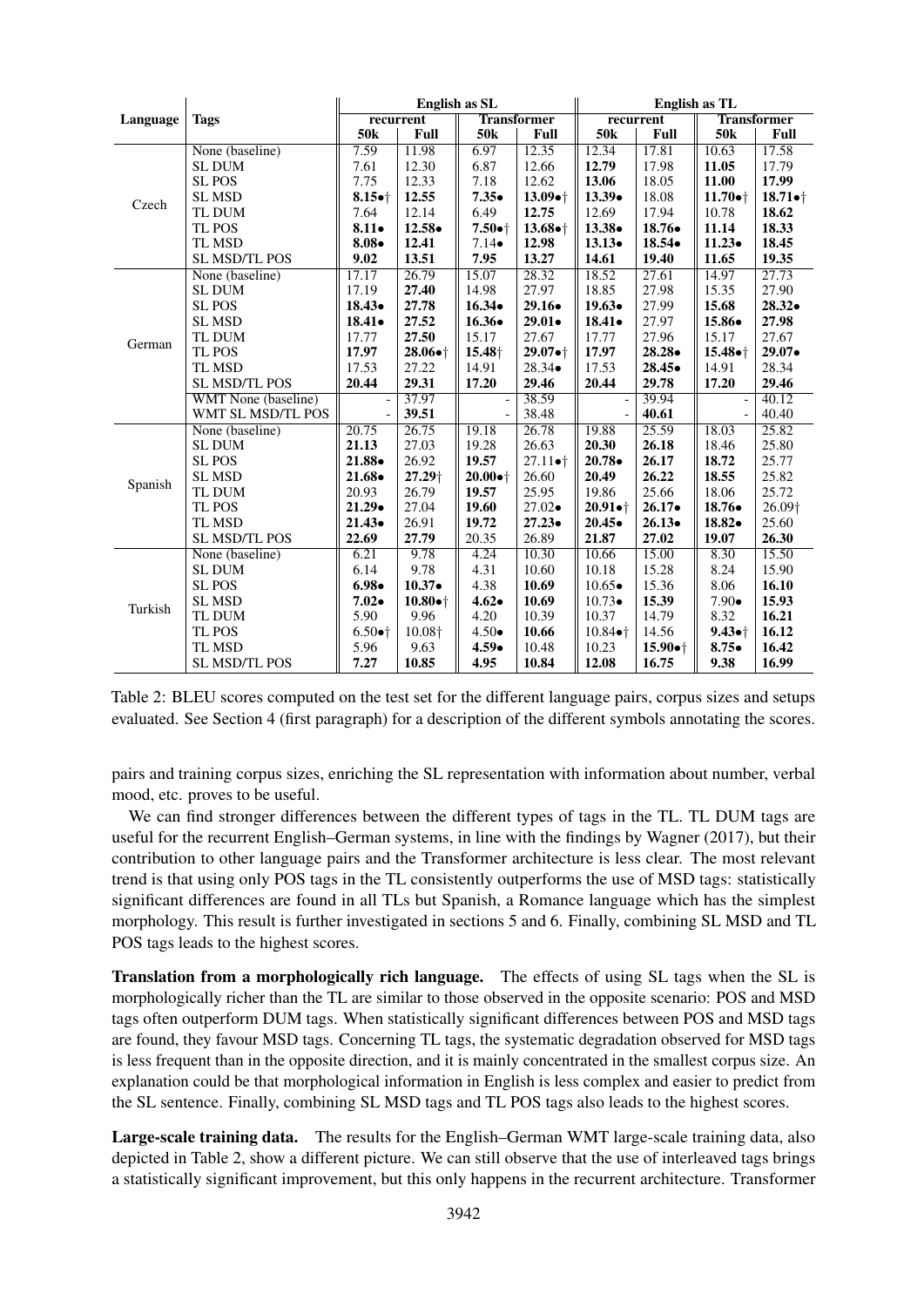

Figure 1: For language pairs with English as SL, relative changes in the number of errors for each error category, training corpus size and type of interleaved tag.

systems do not benefit from the interleaved linguistic annotations when the training corpus size is large.<sup>9</sup> A potential explanation is provided in the next section.

Main findings. In line with previous works (Nadejde et al., 2017; Wagner, 2017), the results analysed so far suggest that interleaved linguistic annotations are helpful both in the SL and the TL and they should be included in both languages in order to maximize performance. While morphological features can be useful in the SL, they should be avoided in the TL if it is morphologically rich. Even when large corpora are available, linguistic annotations can help to boost translation quality.

## 5 Error analysis

To better understand the results obtained, we computed the relative difference in the number of Hjerson errors between the systems with interleaved tags and the baseline;<sup>10</sup> a positive value means that the system made more errors than the baseline. As we did before, we split the results into two groups of language pairs: those with English as SL, depicted in Figure 1, and those with English as TL, depicted in Figure 2. In the remainder of this section, we analyse the results obtained and illustrate them with examples.

SL tags. SL POS and SL MSD tags systematically reduce lexical errors (green, empty squares and triangles are below the horizontal line). Reordering errors are also reduced with the exception of English– Czech, in which the TL has a relatively flexible word order.<sup>11</sup> Concerning inflection errors, there is not

<sup>&</sup>lt;sup>9</sup>In order to confirm that the differences observed were not caused by the random initialisation of the network weights, we trained the systems on WMT data two more times. The BLEU scores obtained for the additional training runs confirm that linguistic annotations only help in recurrent systems. We did not perform additional training runs for the under-resourced scenario because of time constraints and because the conclusions drawn for that scenario are based on the results obtained for different language pairs (and hence training runs), which we think makes them solid enough.

<sup>10</sup>Computed as (#errors interleaved − #errors baseline)/#errors baseline.

 $11$  Improvements in reordering quality are not captured by the automatic error classification if translation hypotheses with an acceptable word order that differs from that in the reference are produced by the system.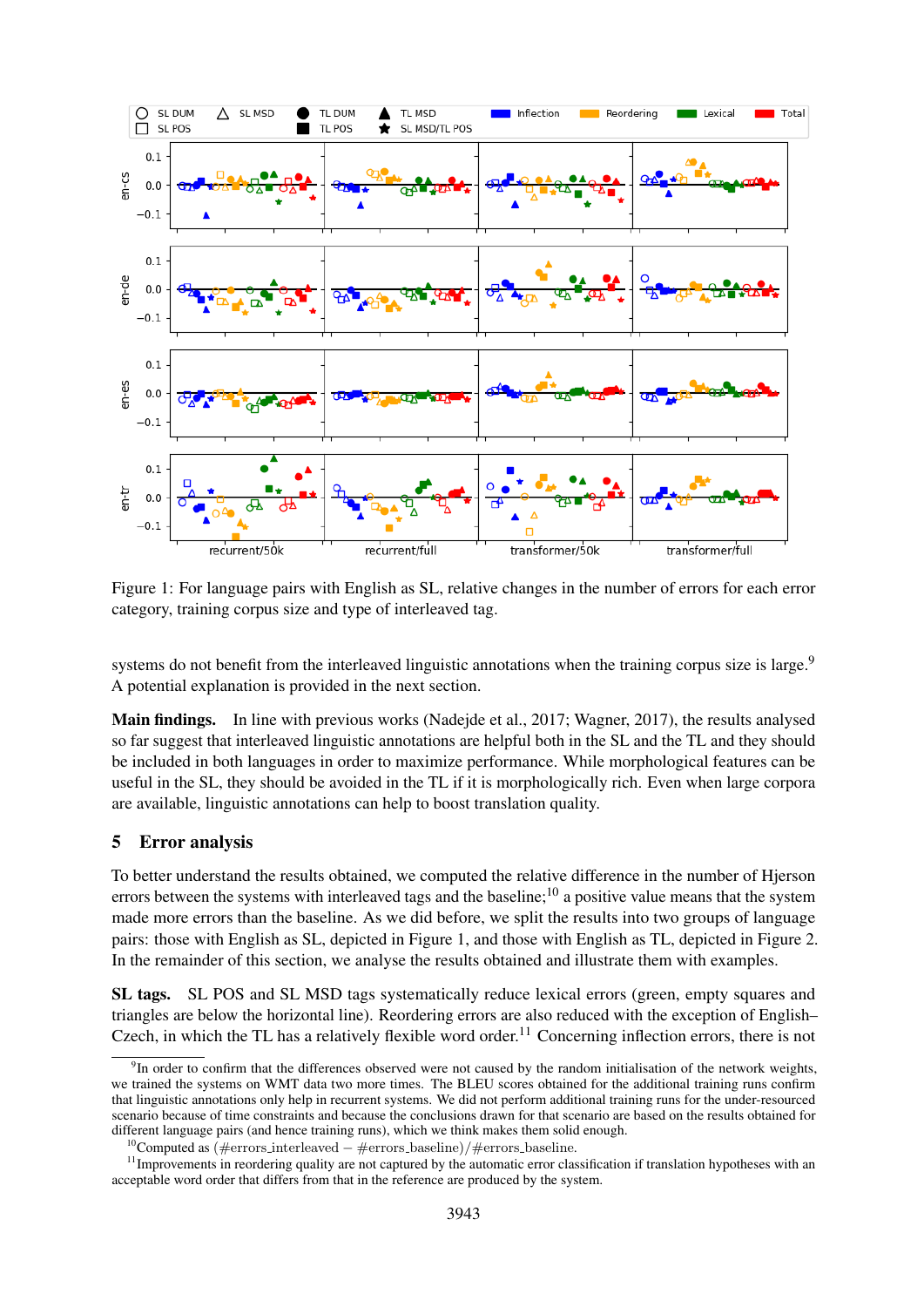

Figure 2: For language pairs with English as TL, relative changes in the number of errors for each error category, training corpus size and type of interleaved tag.

clear trend. As aforementioned, a possible explanation could be that SL tags help to obtain more accurate representations of the SL sentences; since inflection errors are related to modeling TL grammar rather than to representing the SL sentence, they are not reduced by interleaving SL tags. All these results are compatible with the evaluation metrics, which showed that SL tags generally improve translation quality. In the first example in Table 3, SL tags help to obtain a better representation of the SL sentence: the system is able to interpret that *matters* is acting as a noun and produces *hace que las cosas sean simples* (en: *it makes things simple*) instead of *hace que los alemanes sean simples* (en: *it makes Germans simple*).

TL tags. Different error distributions can be observed depending on the information encoded in the TL tags. TL MSD tags systematically reduce inflection errors in both architectures (the blue, filled triangle is usually among the lowest points in the figure). The largest inflection error reductions occur with highly inflected TLs such as Czech and Turkish. TL POS tags, on the contrary, do not systematically reduce inflection errors. Hence, the system using TL MSD tags is using the morphological features they encode

| Pair    | Tags          | <b>Sentence</b>                                                                                                         |
|---------|---------------|-------------------------------------------------------------------------------------------------------------------------|
|         | orig/ref.     | This does not make <b>matters simple</b> for the Germans. $\rightarrow$ Esto no resulta fácil para los alemanes.        |
| $en-es$ | None          | Esto no hace que los alemanes sean simples.                                                                             |
|         | <b>SL MSD</b> | Esto no hace que las cosas sean simples para los alemanes.                                                              |
|         | orig/ref.     | Miller was not engaging in literary criticism $\rightarrow$ Miller engagierte sich nicht in <b>literarischer</b> Kritik |
| en-de   | TL POS        | Miller setzte sich nicht an literarische Kritik                                                                         |
|         | TL MSD        | Miller befasste sich nicht mit literarischer Kritik                                                                     |
|         | orig/ref      | "The children should help prepare the food." $\rightarrow$ "die Kinder sollen <b>helfen</b> , das Essen zuzubereiten".  |
| en-de   | TL POS        | "die Kinder sollten dabei helfen, die Nahrung vorzubereiten".                                                           |
|         | TL MSD        | "die Kinder sollten dazu beitragen, die Lebensmittel vorzubereiten"                                                     |

Table 3: Examples of how interleaving SL or TL tags change the translations. Translations obtained with the recurrent systems trained on the full News Commentary corpus.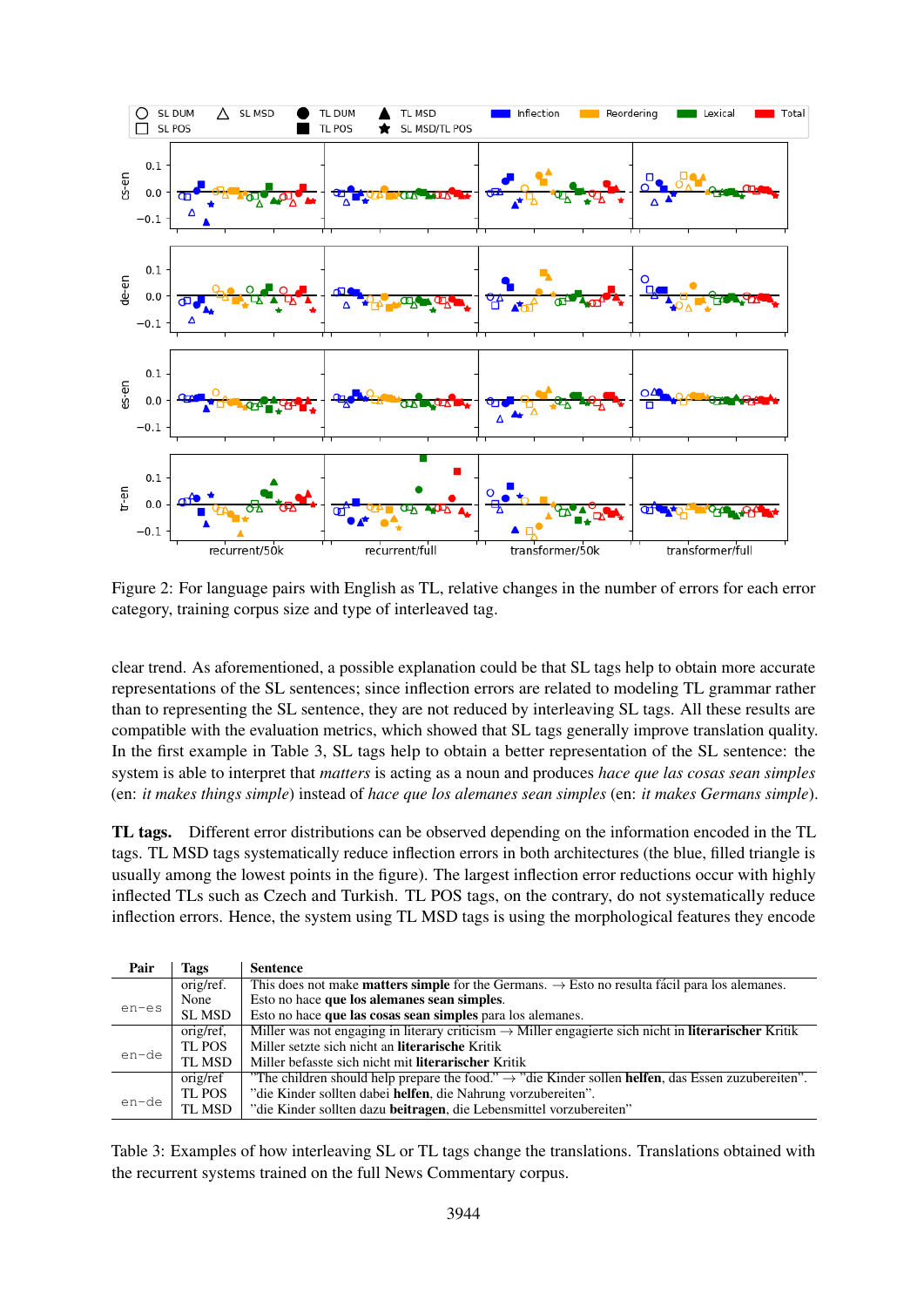

Figure 3: For language pairs with English as SL, tag prediction accuracy (labelled as *Tags*) and surface form prediction accuracy (labelled as *S.F.*) forcing, respectively, surface forms and tags from the reference.

(tense, number, etc.) for producing the correct inflected form according to the reference. In the second example in Table 3, the system using TL MSD tags generates the right inflected form of the German word *literarische* because it has predicted its dative case first.

However, the prediction of MSD tags with complex morphology (see Figure 1) also leads to an increase in lexical errors in comparison with the prediction of POS tags. It can be observed that TL MSD tags bring an increase in lexical errors over the baseline (note the green, filled triangles at the top of the figures), while the impact in lexical errors of the POS tags is less clear. Similarly to inflection errors, the difference between the increases of lexical errors brought by MSD and POS tags is larger for Turkish and Czech, which are the two languages with the most sparse MSD tags. Turkish is a Turkic agglutinative language and Czech is a Slavic fusional language with seven cases and four genders. This is compatible with the automatic evaluation metrics: although using TL MSD tags leads to a more grammatical output, the increase in lexical errors makes the system produce translations that are overall less similar to the reference. Note that lexical errors are the most frequent ones.<sup>12</sup> The third example in Table 3 shows that the system with TL MSD tags translates the verb *help* as *beitragen* rather than *helfen*, which is a more precise translation in that context.

When SL MSD tags and TL POS tags are both interleaved, there is a general reduction in the three error categories as compared with the systems using only tags in one of the languages. This confirms that the advantages of SL and TL tags are complementary.

Differences between architectures. Finally, there is a noticeable difference in how the type of errors made by the systems change when interleaving TL tags in recurrent and Transformer architectures. Reordering errors consistently increase in Transformer systems, while they tend to decrease in recurrent systems. Moreover, TL DUM tags consistently increase the total number of translation errors when they are added to a Transformer system and the TL is highly inflected (observe the red, filled circle usually above the horizontal line in Figure 1), while their impact is not clear in recurrent systems. These two findings suggest that adding extra tokens to the TL stream is not the best way of introducing linguistic annotations in self-attention-based NMT systems. It could also explain the results for the large-scale WMT data, where only recurrent systems were able to take advantage of the linguistic annotations. This hypothesis is also compatible with the results reported on WMT data by Yang et al. (2019), who successfully leveraged TL linguistic annotations in Transformer systems using an *ad-hoc* architecture.

## 6 Analysing the effect of target language morphology

We compare the output of the systems interleaving TL POS and TL MSD tags in order to ascertain whether the increase in lexical errors is caused by the difficulty of predicting the more complex and sparse MSD

 $12$ For the baseline recurrent system, the average and standard deviation over the four language pairs with English as SL of the absolute number of errors of each type in the test set, expressed in thousands, are as as follows. Inflection:  $4.1 \pm 0.7$ , Reordering:  $5.3 \pm 0.6$ , Lexical:  $28.7 \pm 2.1$ .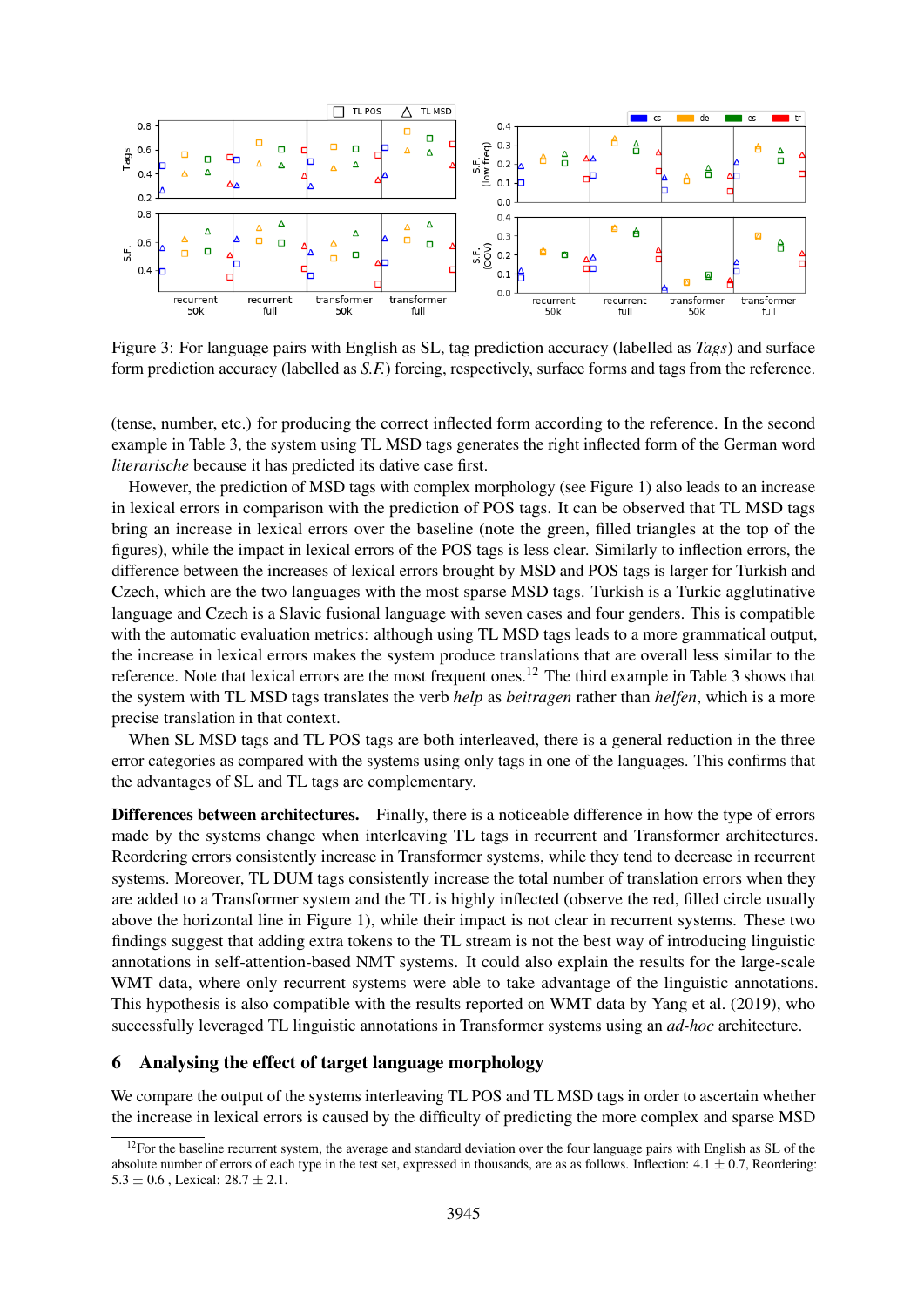

Figure 4: POS prediction accuracy (labelled as *POS*) and surface form prediction accuracy (labelled as *S.F.*) forcing, respectively, surface forms and POS tags from the reference.

tags, or by the conditioning of the prediction of surface forms on TL MSD tags. In the latter case, there is the risk that the system learns to strongly condition on tags and avoids generating new words (Tamchyna et al., 2017). This problem could be exacerbated by the sparsity of TL MSD tags because some of them may co-occur only with a few surface forms in the training corpus.

We tried to answer this question by independently evaluating the prediction of tags and surface forms, and comparing the systems interleaving POS and MSD tags. The prediction of surface forms was evaluated by re-decoding the test set and forcing the system to choose the tags from the reference during beam search, whereas the prediction of tags was evaluated by forcing the surface forms from the reference. If the system really learned to strongly condition on tags, when a tag was observed together with only a few surface forms in the training corpus, low-frequency words would not be generated when translating the test set. To test this hypothesis we studied the surface form prediction accuracy for two subsets: infrequent words (frequency  $\leq 10$  in the training set) and out-of-vocabulary (OOV) words. Figure 3 shows the results for those language pairs with English as SL. It can be observed that there is a trade-off between tag and surface form prediction accuracy: MSD tags are more difficult to predict, but conditioning on them leads to better surface form prediction. On low-frequency and OOV words, MSD tags still outperform POS tags in terms of surface form prediction accuracy, although the difference between them is smaller.

For a fair comparison of both types of tags, we computed the part-of-speech prediction accuracy when predicting MSD tags. The results are depicted in the rows labelled as *POS* in Figure 4. For highly inflected TLs, those systems that predict MSD tags have consistently lower POS prediction accuracy than those that predict only POS tags. The difference is larger for recurrent systems. These results suggest that the difficulty of predicting together the part of speech and its morphological features is indeed one of the reasons behind the lexical degradation of systems using MSD tags. Sparseness of MSD tags seems to play an important role in this degradation: highly inflected TLs present the largest degradation.

To evaluate the impact of predicting morphological features regardless of the low part-of-speech accuracy of MSD tags, we re-computed surface form prediction accuracy by letting the beam search algorithm choose among those MSD tags with the part of speech in the reference. The results, depicted in the rows labelled as *S.F.* in Figure 4, show that, if the systems with interleaved MSD tags correctly predicted the part of speech, the surface form predictions would not be worse than those of systems with interleaved POS tags, neither in general nor for low-frequency and out-of-vocabulary words. Hence,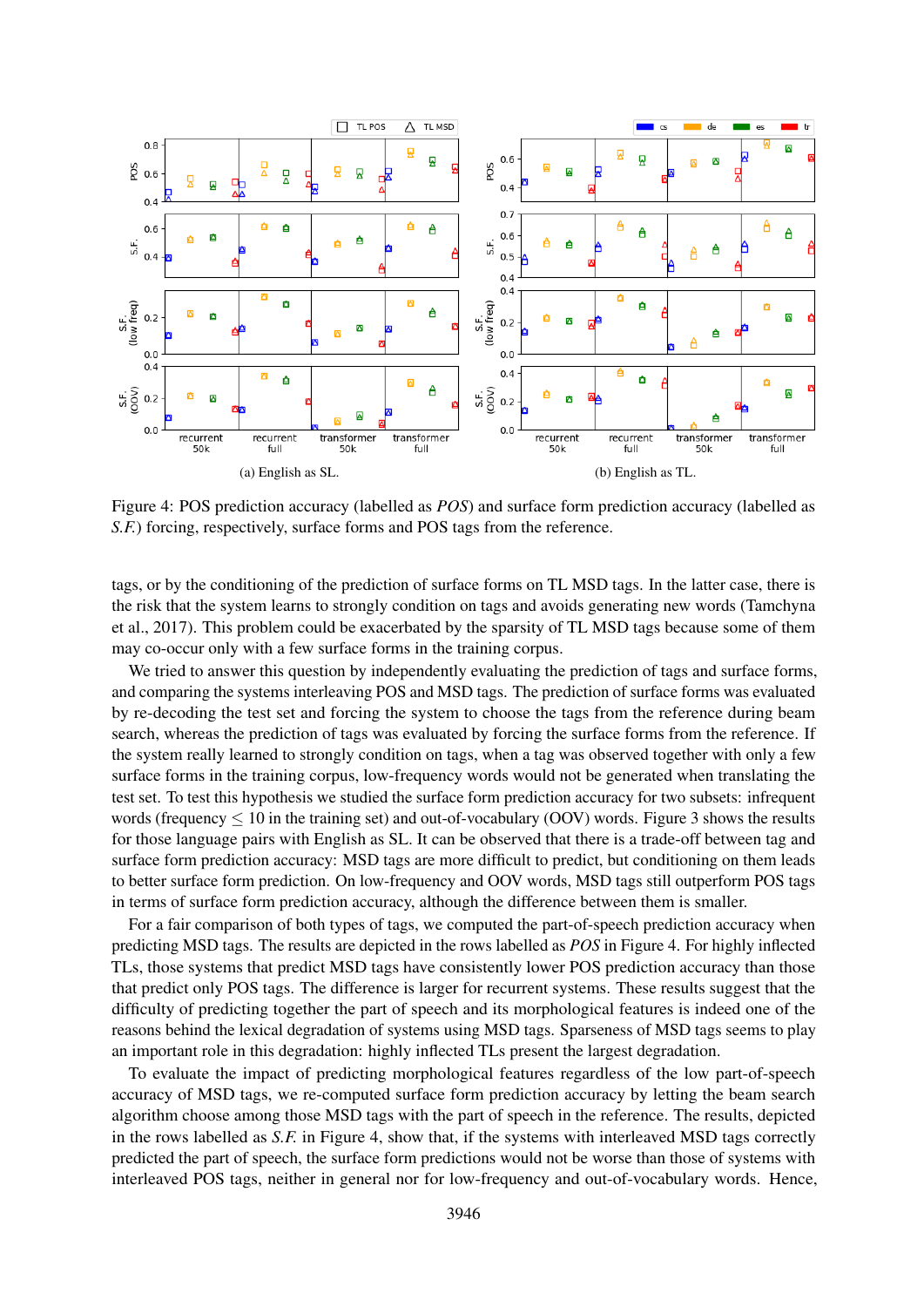errors in surface form prediction arising from strongly conditioning on sparse MSD tags do not seem to be the main cause behind the degradation of translation quality brought by TL MSD tags. Actually, when tags with the part of speech of the reference are chosen, conditioning on MSD tags outperforms conditioning on POS tags in terms of overall surface form prediction accuracy for language pairs with English as TL. For the other language pairs, the gain introduced by MSD tags is less clear. One possible reason could be that BPE segmentation does not allow the system to learn a general mapping between tags and word endings from the training data. Another explanation could be related to the fact that predicting the morphological gender for German, Czech and Spanish forces the tag prediction task to be aware of TL lexical information, preventing an optimum division of labour between tag and surface form predictions.

In conclusion, the prediction of TL morphological information needs to be factorised differently in order not to harm part-of-speech prediction. For instance, in the morphological analysis field, Chaudhary et al. (2019) and Straka et al. (2019) predict part of speech and each morphological attribute independently.

### 7 Concluding remarks

In this paper, we have studied the effects of using linguistic annotations of SL and TL words in underresourced NMT by interleaving linguistic tags for different language pairs, architectures, training data sizes and types of linguistic information (part of speech and morpho-syntactic descriptions).

We have shown that both SL and TL linguistic annotations are useful, in line with previous works in the literature (Wagner, 2017). SL linguistic annotations lead to more accurate SL sentence representations, and for some language pairs, the use of morpho-syntactic descriptions (consisting of part of speech and morphological features) improves the representation obtained when only part-of-speech tags are used. Surprisingly, for highly inflected TLs, TL linguistic annotations are more useful if they simply consist of part-of-speech information. Using morpho-syntactic descriptions leads to an overall translation quality degradation in terms of automatic evaluation metrics, even though it improves the grammaticality of the output. We have also shown that predicting TL morpho-syntactic descriptions frequently results in wrong part-of-speech predictions. Hence, to optimize the use of TL morphological information in NMT, it is advisable to avoid the prediction of part-of-speech and morphological features together as monolithic tags.

The gain introduced by linguistic information encoded as interleaved tags scales to large data availability scenarios only for the recurrent architecture. This result, together with the conclusions of the automatic error analysis, suggest that adding extra tokens to the TL stream is not the optimum way of introducing additional linguistic information in self-attention-based NMT systems.

In summary, the use of morpho-syntactic descriptions in the SL and part-of-speech information in the TL, which can be easily obtained even in under-resourced scenarios, systematically improves translation quality when they are simply interleaved in training data as linguistic tags, even without using a morphological generator (Tamchyna et al., 2017), which could be error-prone for under-resourced languages, and without any kind of information about syntactic structures.

#### Acknowledgements

Work funded by the European Union's Horizon 2020 research and innovation programme under grant agreement number 825299, project Global Under-Resourced Media Translation (GoURMET). We thank Mikel L. Forcada for his help characterising the languages used in this paper.

### References

- Aditi Chaudhary, Elizabeth Salesky, Gayatri Bhat, David R. Mortensen, Jaime Carbonell, and Yulia Tsvetkov. 2019. CMU-01 at the SIGMORPHON 2019 shared task on crosslinguality and context in morphology. In *Proceedings of the 16th Workshop on Computational Research in Phonetics, Phonology, and Morphology*, pages 57–70, Florence, Italy, August. Association for Computational Linguistics.
- Kehai Chen, Rui Wang, Masao Utiyama, Lemao Liu, Akihiro Tamura, Eiichiro Sumita, and Tiejun Zhao. 2017. Neural machine translation with source dependency representation. In *Proceedings of the 2017 Conference on Empirical Methods in Natural Language Processing*, pages 2846–2852, Copenhagen, Denmark, September. Association for Computational Linguistics.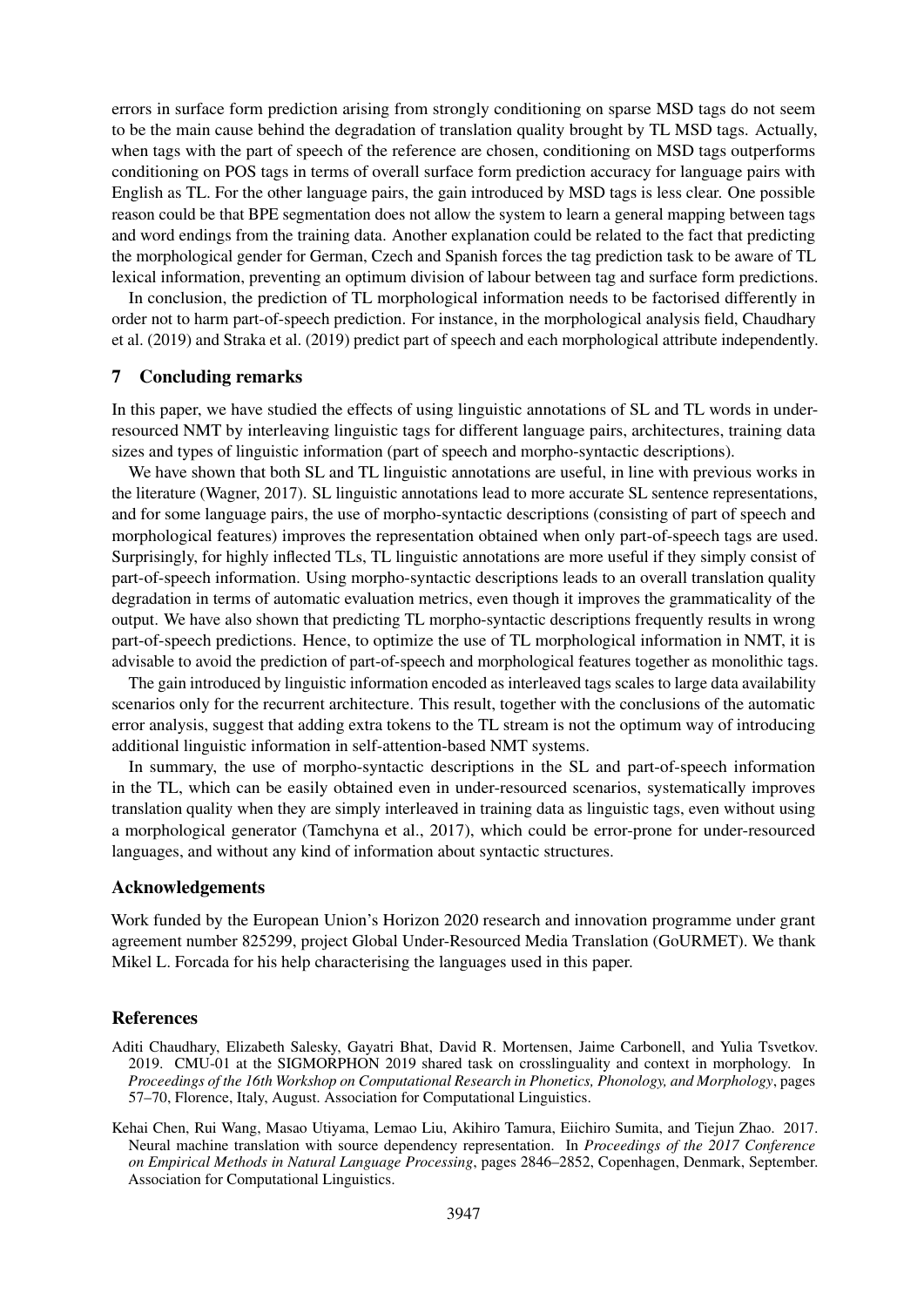- Xiaocheng Feng, Zhangyin Feng, Wanlong Zhao, Nan Zou, Bing Qin, and Ting Liu. 2019. Improved neural machine translation with pos-tagging through joint decoding. In Shuai Han, Liang Ye, and Weixiao Meng, editors, *Artificial Intelligence for Communications and Networks*, pages 159–166, Cham. Springer International Publishing.
- Mercedes García-Martínez, Loïc Barrault, and Fethi Bougares. 2016. Factored neural machine translation architectures. In *Proceedings of the 13th International Workshop on Spoken Language Translation*, December.
- Stig-Arne Grönroos, Sami Virpioja, and Mikko Kurimo. 2017. Extending hybrid word-character neural machine translation with multi-task learning of morphological analysis. In *Proceedings of the Second Conference on Machine Translation*, pages 296–302, Copenhagen, Denmark, September. Association for Computational Linguistics.
- Jetic Gū, Hassan S. Shavarani, and Anoop Sarkar. 2018. Top-down tree structured decoding with syntactic connections for neural machine translation and parsing. In *Proceedings of the 2018 Conference on Empirical Methods in Natural Language Processing*, pages 401–413, Brussels, Belgium, October-November. Association for Computational Linguistics.
- Diederik P. Kingma and Jimmy Ba. 2015. Adam: A method for stochastic optimization. In *Conference Track Proceedings of the 3rd International Conference on Learning Representations*, San Diego, USA.
- Philipp Koehn. 2004. Statistical significance tests for machine translation evaluation. In *Proceedings of the Conference on Empirical Methods in Natural Language Processing*, volume 4, pages 388–395, Barcelona, Spain.
- Philipp Koehn. 2010. *Statistical Machine Translation*. Cambridge University Press.
- Dan Kondratyuk. 2019. Cross-lingual lemmatization and morphology tagging with two-stage multilingual BERT fine-tuning. In *Proceedings of the 16th Workshop on Computational Research in Phonetics, Phonology, and Morphology*, pages 12–18, Florence, Italy, August. Association for Computational Linguistics.
- Qiang Li, Derek F. Wong, Lidia S. Chao, Muhua Zhu, Tong Xiao, Jingbo Zhu, and Min Zhang. 2018. Linguistic knowledge-aware neural machine translation. *IEEE/ACM Trans. Audio, Speech and Lang. Proc.*, 26(12):2341– 2354, December.
- Maria Nadejde, Siva Reddy, Rico Sennrich, Tomasz Dwojak, Marcin Junczys-Dowmunt, Philipp Koehn, and Alexandra Birch. 2017. Predicting target language CCG supertags improves neural machine translation. In *Proceedings of the Second Conference on Machine Translation, Volume 1: Research Papers*, pages 68–79, Copenhagen, Denmark, September. Association for Computational Linguistics.
- Kishore Papineni, Salim Roukos, Todd Ward, and Wei-Jing Zhu. 2002. BLEU: a method for automatic evaluation of machine translation. In *Proceedings of the 40th annual meeting on association for computational linguistics*, pages 311–318. Association for Computational Linguistics.
- Maja Popović and Hermann Ney. 2011. Towards automatic error analysis of machine translation output. Comput. *Linguist.*, 37(4):657–688, December.
- Maja Popovic. 2011. Hjerson: An open source tool for automatic error classification of machine translation output. ´ *The Prague Bulletin of Mathematical Linguistics*, 96:59–67.
- Ofir Press and Lior Wolf. 2017. Using the output embedding to improve language models. In *Proceedings of the 15th Conference of the European Chapter of the Association for Computational Linguistics: Volume 2, Short Papers*, pages 157–163, Valencia, Spain, April. Association for Computational Linguistics.
- Peng Qi, Timothy Dozat, Yuhao Zhang, and Christopher D. Manning. 2018. Universal dependency parsing from scratch. In *Proceedings of the CoNLL 2018 Shared Task: Multilingual Parsing from Raw Text to Universal Dependencies*, pages 160–170, Brussels, Belgium, October. Association for Computational Linguistics.
- Rico Sennrich and Barry Haddow. 2016. Linguistic input features improve neural machine translation. In *Proceedings of the First Conference on Machine Translation: Volume 1, Research Papers*, pages 83–91, Berlin, Germany, August. Association for Computational Linguistics.
- Rico Sennrich and Biao Zhang. 2019. Revisiting low-resource neural machine translation: A case study. In *Proceedings of the 57th Annual Meeting of the Association for Computational Linguistics*, pages 211–221, Florence, Italy, July. Association for Computational Linguistics.
- Rico Sennrich, Barry Haddow, and Alexandra Birch. 2016a. Edinburgh neural machine translation systems for WMT 16. In *Proceedings of the First Conference on Machine Translation: Volume 2, Shared Task Papers*, pages 371–376, Berlin, Germany, August. Association for Computational Linguistics.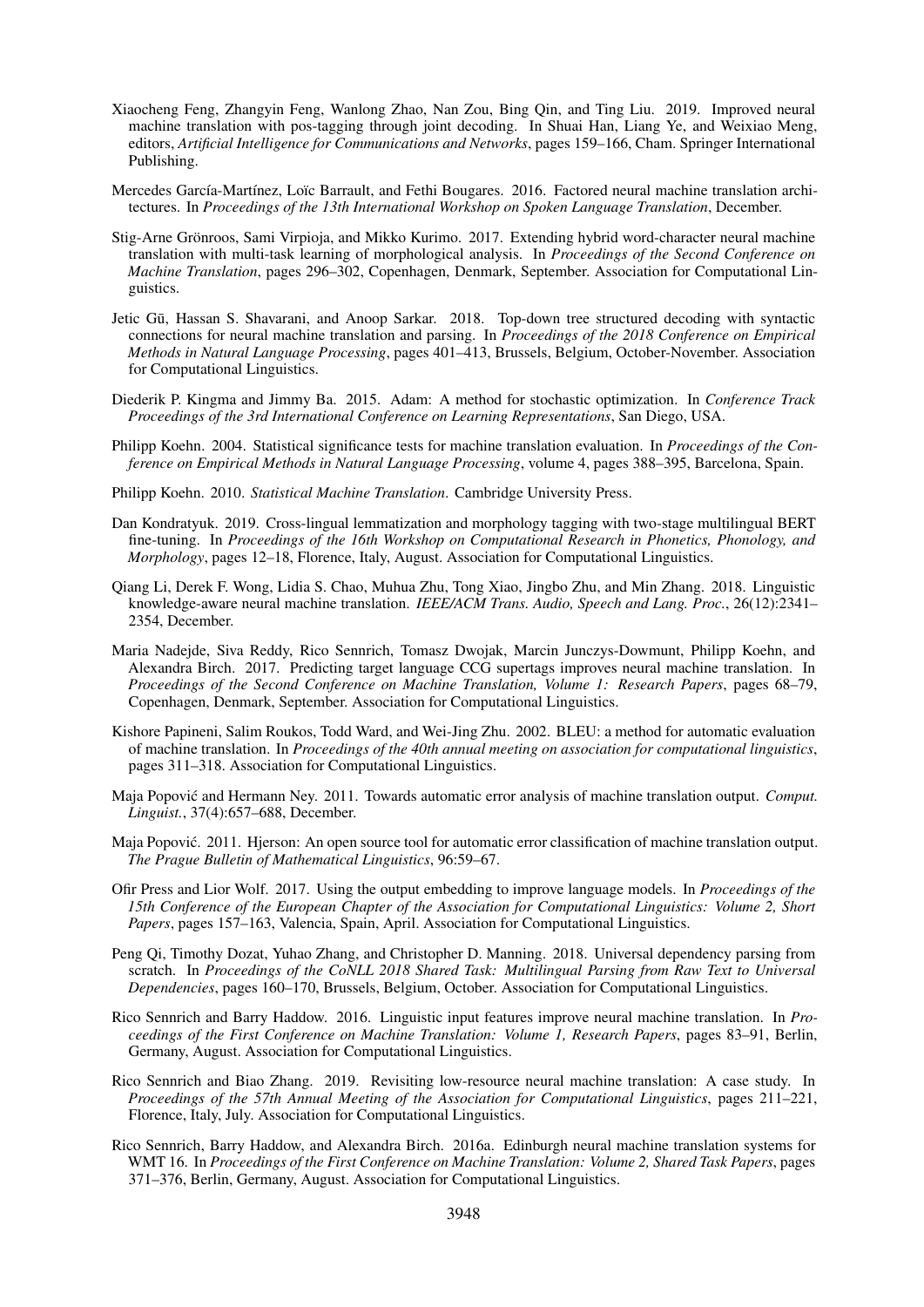- Rico Sennrich, Barry Haddow, and Alexandra Birch. 2016b. Neural machine translation of rare words with subword units. In *Proceedings of the 54th Annual Meeting of the Association for Computational Linguistics (Volume 1: Long Papers)*, pages 1715–1725, Berlin, Germany, August. Association for Computational Linguistics.
- Rico Sennrich, Alexandra Birch, Anna Currey, Ulrich Germann, Barry Haddow, Kenneth Heafield, Antonio Valerio Miceli Barone, and Philip Williams. 2017. The university of Edinburgh's neural MT systems for WMT17. In *Proceedings of the Second Conference on Machine Translation*, pages 389–399, Copenhagen, Denmark, September. Association for Computational Linguistics.

Mark Steedman. 2000. *The syntactic process*, volume 24. MIT press Cambridge, MA.

- Milan Straka, Jana Straková, and Jan Hajic. 2019. UDPipe at SIGMORPHON 2019: Contextualized embeddings, regularization with morphological categories, corpora merging. In *Proceedings of the 16th Workshop on Computational Research in Phonetics, Phonology, and Morphology*, pages 95–103, Florence, Italy, August. Association for Computational Linguistics.
- Aleš Tamchyna, Marion Weller-Di Marco, and Alexander Fraser. 2017. Modeling target-side inflection in neural machine translation. In *Proceedings of the Second Conference on Machine Translation*, pages 32–42, Copenhagen, Denmark, September. Association for Computational Linguistics.
- Jörg Tiedemann. 2012. Parallel data, tools and interfaces in opus. In Nicoletta Calzolari (Conference Chair), Khalid Choukri, Thierry Declerck, Mehmet Ugur Dogan, Bente Maegaard, Joseph Mariani, Jan Odijk, and Stelios Piperidis, editors, *Proceedings of the Eight International Conference on Language Resources and Evaluation (LREC'12)*, Istanbul, Turkey, may. European Language Resources Association (ELRA).
- Antonio Toral and Víctor M. Sánchez-Cartagena. 2017. A multifaceted evaluation of neural versus phrase-based machine translation for 9 language directions. In *Proceedings of the 15th Conference of the European Chapter of the Association for Computational Linguistics: Volume 1, Long Papers*, pages 1063–1073, Valencia, Spain, April. Association for Computational Linguistics.
- Francis M Tyers and Murat Serdar Alperen. 2010. South-east european times: A parallel corpus of balkan languages. In *Proceedings of the LREC Workshop on Exploitation of Multilingual Resources and Tools for Central and (South-) Eastern European Languages*, pages 49–53.
- Ashish Vaswani, Noam Shazeer, Niki Parmar, Jakob Uszkoreit, Llion Jones, Aidan N Gomez, Ł ukasz Kaiser, and Illia Polosukhin. 2017. Attention is all you need. In I. Guyon, U. V. Luxburg, S. Bengio, H. Wallach, R. Fergus, S. Vishwanathan, and R. Garnett, editors, *Advances in Neural Information Processing Systems 30*, pages 5998–6008. Curran Associates, Inc.

Martin Wagner. 2017. Target factors for neural machine translation.

- Xinyi Wang, Hieu Pham, Pengcheng Yin, and Graham Neubig. 2018. A tree-based decoder for neural machine translation. In *Proceedings of the 2018 Conference on Empirical Methods in Natural Language Processing*, pages 4772–4777, Brussels, Belgium, October-November. Association for Computational Linguistics.
- Shuangzhi Wu, Dongdong Zhang, Zhirui Zhang, Nan Yang, Mu Li, and Ming Zhou. 2018. Dependency-todependency neural machine translation. *IEEE/ACM Trans. Audio, Speech and Lang. Proc.*, 26(11):2132–2141, November.
- Xuewen Yang, Yingru Liu, Dongliang Xie, Xin Wang, and Niranjan Balasubramanian. 2019. Latent part-ofspeech sequences for neural machine translation. In *Proceedings of the 2019 Conference on Empirical Methods in Natural Language Processing and the 9th International Joint Conference on Natural Language Processing (EMNLP-IJCNLP)*, pages 780–790, Hong Kong, China, November. Association for Computational Linguistics.
- Hao Zhou, Zhaopeng Tu, Shujian Huang, Xiaohua Liu, Hang Li, and Jiajun Chen. 2017. Chunk-based bi-scale decoder for neural machine translation. In *Proceedings of the 55th Annual Meeting of the Association for Computational Linguistics (Volume 2: Short Papers)*, pages 580–586, Vancouver, Canada, July. Association for Computational Linguistics.